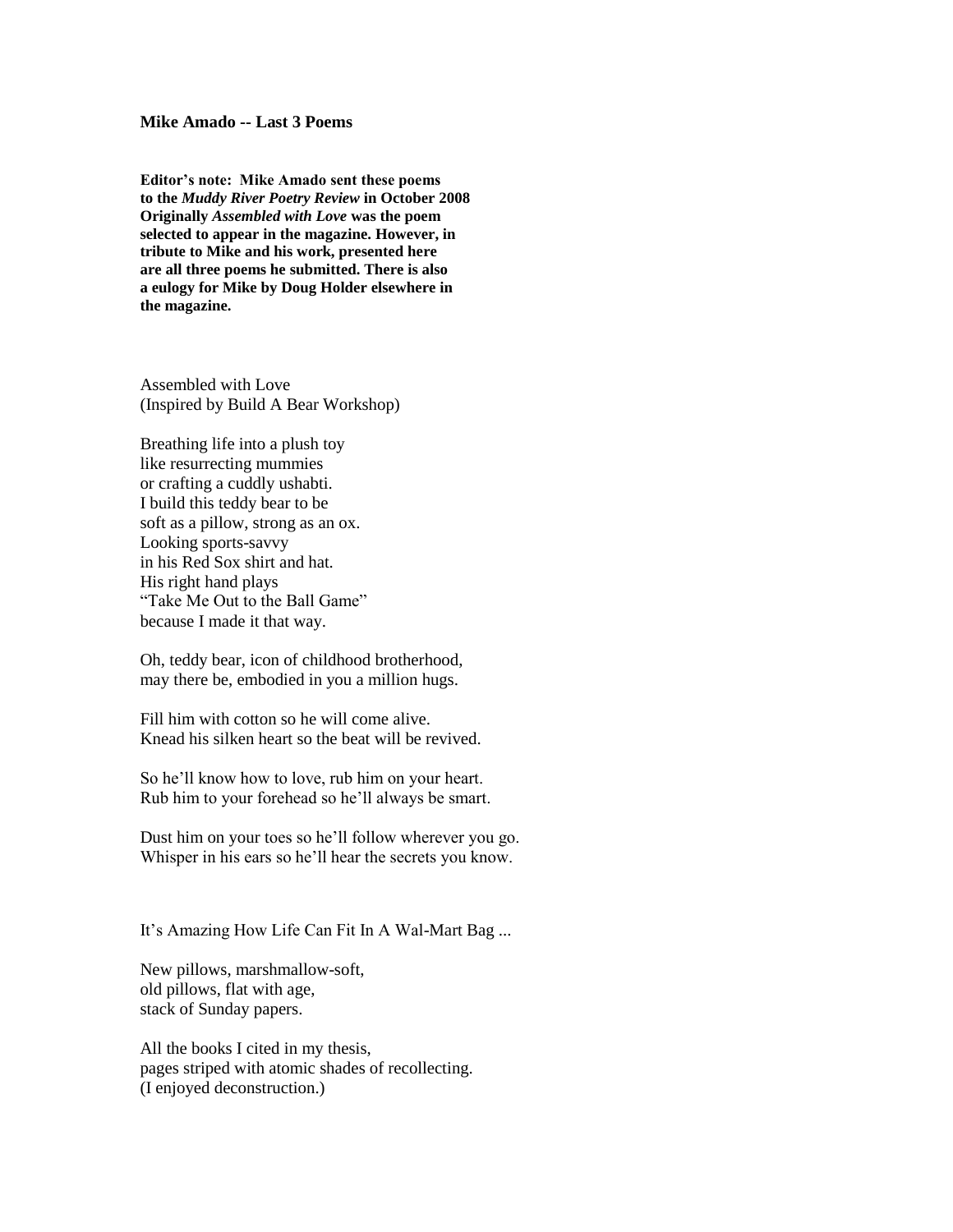An early 90's mobile phone, a keyboard missing the middle octave, cassette tapes from my early teens; songs of bleached sound:

Jody Watley singing "bout friends who"ll let you down, the Kane Gang singing "bout being glory-bound in Motortown and Dio immortalizing rainbows in the dark.

They developed on my brain as if it were film. Will I live without them? If I literally remember those songs am I not giving up? *What Makes Us Tick?*

I"d love to cram in a bag all the spam that fattens my Inbox, making my 4-year-old computer run slow like a kid, addicted to on-line gaming, waddling to the door to pay the pizza guy . . .

I"d pack up all the Liberian princesses and every *"a replica watch is a perfect gift"* until the bag is as heavy as a life full of lies. *Every woman would be excited with the size you deserve*.

My computer is 10 minutes faster than the Greenwich mean, my watch is 8 minutes fast, my VCR winks 12 A.M."s and right this second, there are walls in out-of-the-way places being hung with new clocks, replacing the rusted ones, thrown in bags.

New Beginnings

The one who finds sunlight carving a shaft through the pulsing smoke will be the optimist.

The one who finds a sprout inching up from the scorched ground will be the farmer.

The one who gathers herbs and shreds of fabric will be the physician.

The one who digs through the rubble and finds clear water will be the provider.

The one who finds the books that escaped the incineration